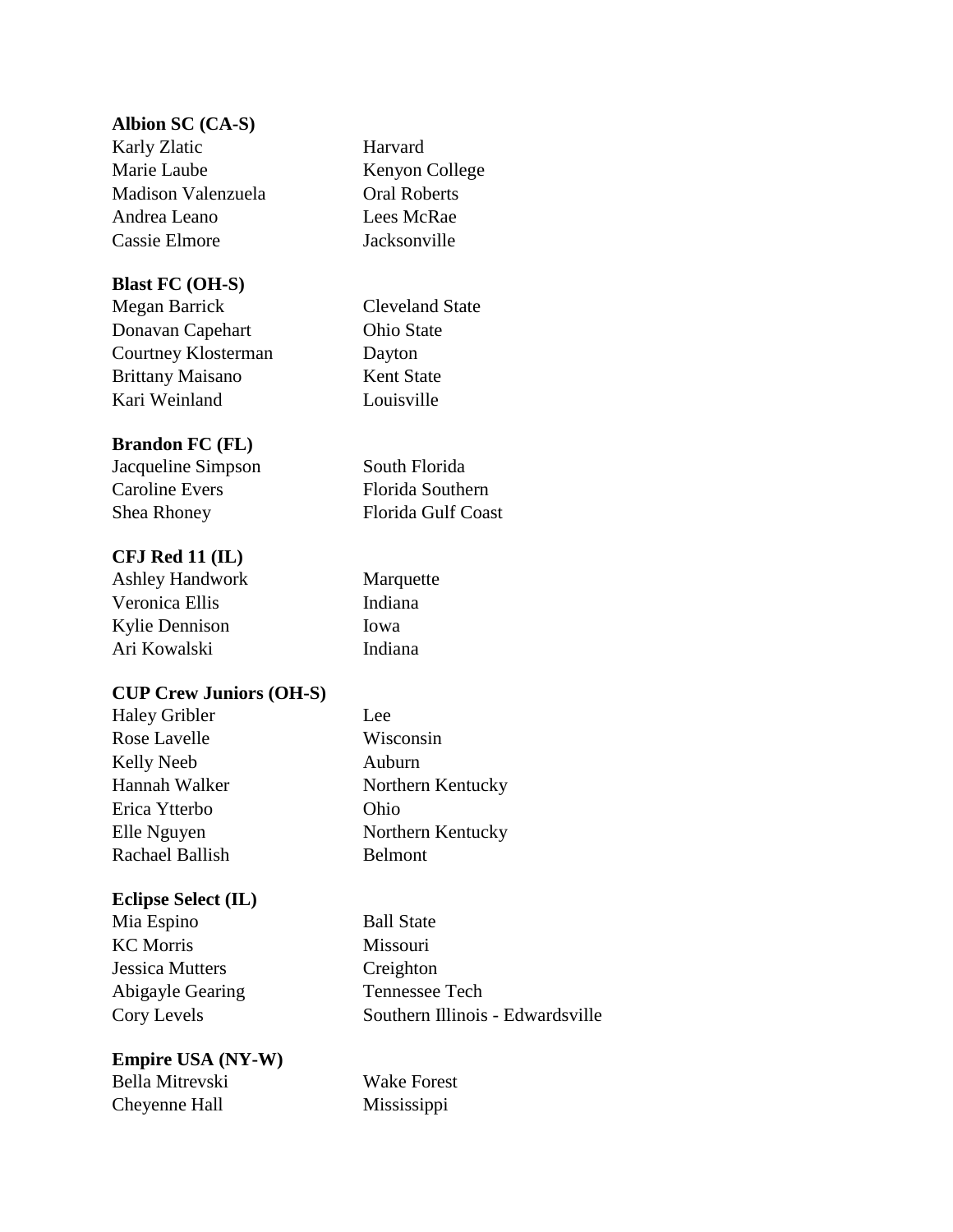| Kori Hughes            | <b>Buffalo</b>   |
|------------------------|------------------|
| Heaven Palamatia       | Roberts Wesleyan |
| Ellie Swan             | Roberts Wesleyan |
| <b>Emily Shoemaker</b> | <b>RIT</b>       |
| Brenna Mason           | Colgate          |
| Hannah Crofut          | <b>Bryant</b>    |
|                        |                  |

Kentucky James Madison Vanderbilt

Massachussetts

Eastern Kentucky

St. Joseph's

#### **Herndon Firecats (VA)**

| Kaylee Hohein        | Kentucky   |
|----------------------|------------|
| Danielle Fitzgerald  | Kentucky   |
| Rachel Ivey          | James Ma   |
| Jamie Kator          | Vanderbil  |
| Genevieve Grudy      | Rice       |
| <b>Madison Smith</b> | Massachu   |
| Kara DeGuisto        | Elon       |
| Meghan DiPippa       | St. Joseph |
| Cassie Smith         | Eastern K  |
|                      |            |

# **Internationals SC (OH-N)**

| Maddie John          | Xavier                 |
|----------------------|------------------------|
| <b>Madison Kaser</b> | Akron                  |
| Maria Libertin       | Xavier                 |
| Lauren Duraj         | Gannon                 |
| Sarah Sivic          | Akron                  |
| Danielle Desciscio   | Valparaiso             |
| Sidney Morgan        | Gannon                 |
| Kaili Smith          | California - Pittsburg |
| <b>Rachel Evans</b>  | Gannon                 |
|                      |                        |

# **JB Marine (MO)**

| <b>Alexis Boschert</b> | Rockhurst             |
|------------------------|-----------------------|
| Brianne Ebenroth       | Drury                 |
| Jade Klump             | Kentucky              |
| Melanie Donaldson      | Missouri              |
| Courtney Silberberg    | South Florida         |
| Jamison Wipke          | Rockhurst             |
| Kristin Wolff          | Rockhurst             |
| Allison Wallner        | Rockhurst             |
| Kayla Welch            | Indiana State         |
| Maddie Orf             | Indiana State         |
| <b>Hailey Porter</b>   | McKendree             |
| Hannah Leinert         | <b>Illinois State</b> |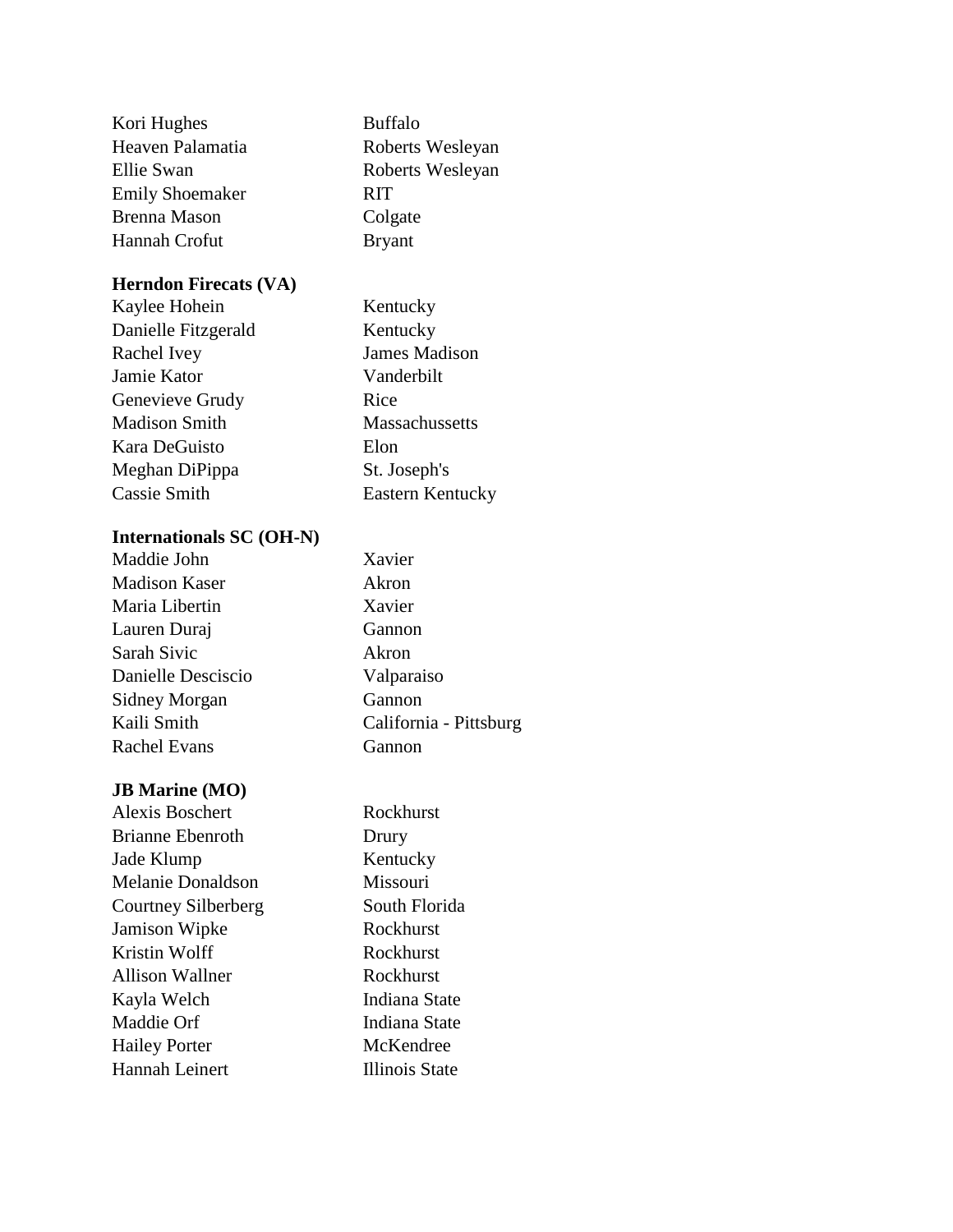## **Legends FC (CA-S)**

Hannah Seabert Pepperdine Emily Castellano Seattle Shavonn Johnson Lamar Brooke Boothe Denver Daniela Alvarez Massachussetts Kennedy LaNier Syracuse Krista Meaglia Northeastern Savannah Viola New Mexico

#### **Legends Breakaway (CA-S)**

| Tanya Samarzich      | Sout        |
|----------------------|-------------|
| Amanda Stephenson    | Geor        |
| Savanna Vaughan      | Loyo        |
| Nikki Martino        | Loyo        |
| Annie Alvarado       | <b>UCL</b>  |
| Cabria Turang        | Utah        |
| Dominique Banks      | <b>Bois</b> |
| Jill Messersmith     | <b>Bois</b> |
| <b>Sydney Raguse</b> | Mich        |
| Taylor Vargo         | Pepp        |
| Kylie Sincox-Klien   | San l       |
| Anjelyka Brown       | Pepp        |

#### **Michigan FC (MI)**

Irene Young Louisville Chelsea Thompson Toledo Jenna Andersen Louisville Rachel DeLuca **Oakland** Gabby Mancini Eastern Michigan Julie DeBus Alma College Stephanie Heber Seton Hall Taylor Radel Belmont

# **NASA (GA)**

Caroline Waters Georgia Monica Herrera Kennesaw State Jaclyn Miller Massachusetts

**Players SC (NV)**

Elizabeth Abro Western Michigan Lacey Zahn Western Michigan Ava Doetsch Nebraska - Omaha

Southern California

George Mason Loyola Marymount Loyola Marymount

UCLA

**Boise State** Boise State Michigan Pepperdine San Diego Pepperdine